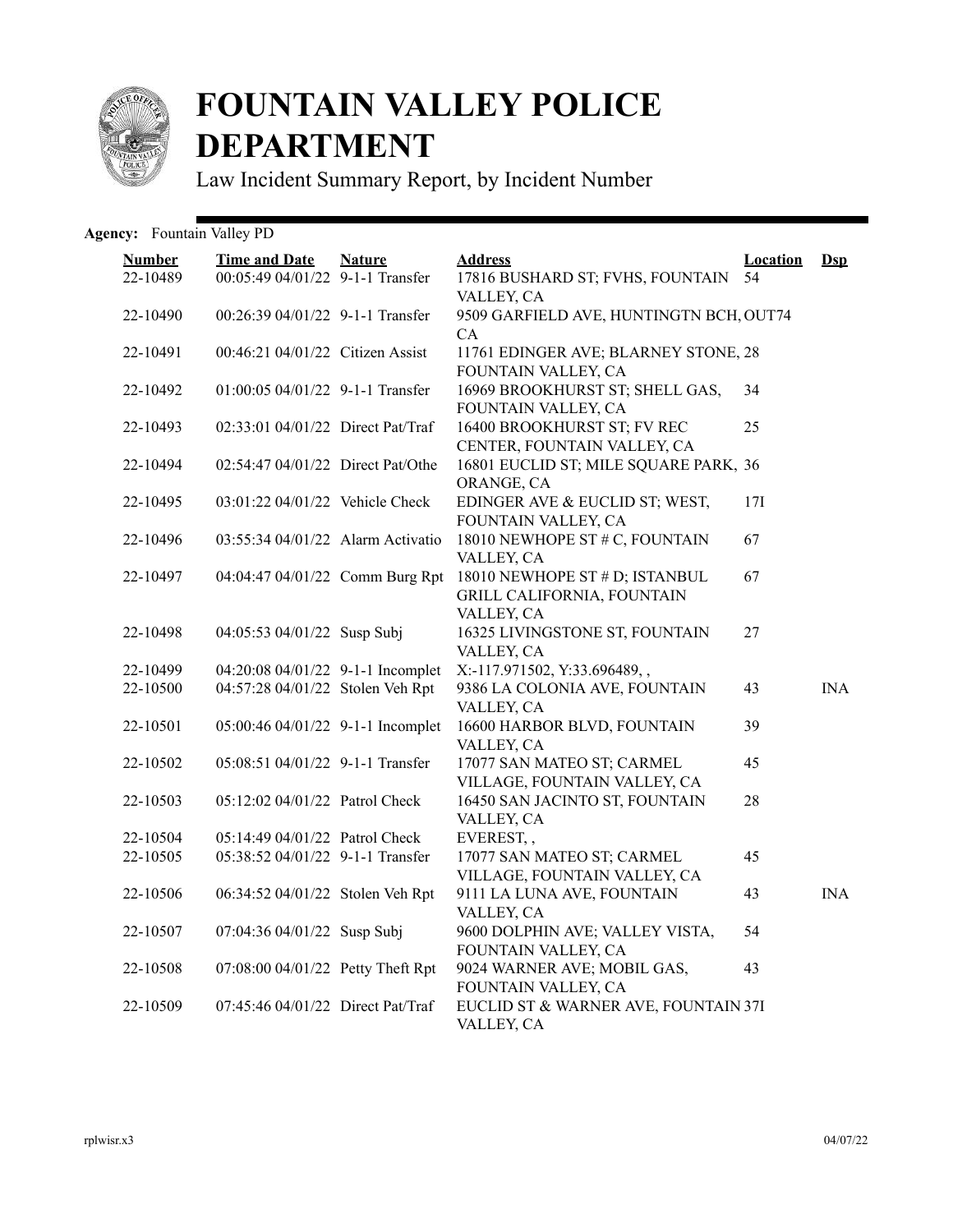| <b>Number</b><br>22-10510 | <b>Time and Date</b><br>07:46:03 04/01/22 Trans Complaint | <b>Nature</b> | <b>Address</b><br>11669 EDINGER AVE, FOUNTAIN                                      | <b>Location</b><br>28 | $Ds$       |
|---------------------------|-----------------------------------------------------------|---------------|------------------------------------------------------------------------------------|-----------------------|------------|
| 22-10511                  | 07:48:27 04/01/22 9-1-1 Misdial                           |               | VALLEY, CA<br>10410 EDINGER AVE; DAVID L BAKER<br>GOLF, ORANGE, CA                 | 25                    |            |
| 22-10512                  |                                                           |               | 07:50:16 04/01/22 Trans Complaint BUSHARD ST & TALBERT AVE,<br>FOUNTAIN VALLEY, CA | 54I                   |            |
|                           |                                                           |               |                                                                                    | <b>STAR</b>           |            |
| 22-10514                  | 08:09:03 04/01/22 Patrol Check                            |               | 16111 HARBOR BLVD; CURACAO,<br>FOUNTAIN VALLEY, CA                                 | 28                    |            |
| 22-10515                  | 08:18:21 04/01/22 Traffic Stop                            |               | MT HOPE ST & WARNER AVE,<br>FOUNTAIN VALLEY, CA                                    | 47                    |            |
| 22-10516                  | 08:22:34 04/01/22 9-1-1 Transfer                          |               | 9182 PARLIAMENT AVE,<br>WESTMINSTER, CA                                            | OUT23                 |            |
| 22-10517                  |                                                           |               | 08:18:53 04/01/22 Check Well Bein TALBERT AVE & BUSHARD ST,<br>FOUNTAIN VALLEY, CA | 54I                   |            |
| 22-10518                  | 08:26:31 04/01/22 Traffic Stop                            |               | 18100 BROOKHURST ST; OFFICE<br>DEPOT, FOUNTAIN VALLEY, CA                          | 65                    |            |
| 22-10519                  | 08:37:49 04/01/22 Traffic Stop                            |               | EUCLID ST & WARNER AVE, FOUNTAIN 37I<br>VALLEY, CA                                 |                       |            |
| 22-10520                  | 08:38:10 04/01/22 Traffic Stop                            |               | 18100 BROOKHURST ST; OFFICE<br>DEPOT, FOUNTAIN VALLEY, CA                          | 65                    |            |
| 22-10521                  | 08:45:55 04/01/22 Alarm Activatio                         |               | 18279 BROOKHURST ST #4; INKA<br>CANTINA, FOUNTAIN VALLEY, CA                       | 64                    | <b>UNF</b> |
| 22-10522                  | 08:48:53 04/01/22 Citizen Assist                          |               | 9024 WARNER AVE; MOBIL GAS,<br>FOUNTAIN VALLEY, CA                                 | 43                    |            |
| 22-10523                  | 08:52:47 04/01/22 Petty Theft Rpt                         |               | 9525 ACKLAY CIR, FOUNTAIN VALLEY, 54<br>CA                                         |                       | <b>INA</b> |
| 22-10524                  | 08:54:51 04/01/22 Traffic Stop                            |               | 18122 BROOKHURST ST # 2; DUNKIN<br>DONUTS, FOUNTAIN VALLEY, CA                     | 65                    |            |
| 22-10525                  | 08:50:54 04/01/22 Susp Subj                               |               | BROOKHURST ST & EDINGER AVE,<br>FOUNTAIN VALLEY, CA                                | 15I                   |            |
| 22-10526                  | 09:10:01 04/01/22 Traffic Stop                            |               | BROOKHURST ST & SLATER AVE,<br>FOUNTAIN VALLEY, CA                                 | 45I                   |            |
| 22-10527                  | 09:20:51 04/01/22 Traffic Stop                            |               | 405 ONR / BRK,,                                                                    |                       |            |
| 22-10528                  | 09:40:23 04/01/22 Traffic Stop                            |               | 17099 BROOKHURST ST; SAMS CLUB,<br>FOUNTAIN VALLEY, CA                             | 44                    |            |
| 22-10529                  | 09:41:02 04/01/22 Traffic Stop                            |               | TALBERT AVE & WARD ST, FOUNTAIN 56I<br>VALLEY, CA                                  |                       |            |
| 22-10530                  | 09:46:43 04/01/22 9-1-1 Misdial                           |               | 17150 EUCLID ST, FOUNTAIN VALLEY, 47<br>CA                                         |                       |            |
| 22-10531                  | 09:48:46 04/01/22 Traffic Stop                            |               | EUCLID ST & TALBERT AVE, FOUNTAIN57I<br>VALLEY, CA                                 |                       |            |
| 22-10532                  | 10:06:33 04/01/22 Traffic Stop                            |               | TALBERT AVE & BROOKHURST ST; 405 55I<br>ONR, FOUNTAIN VALLEY, CA                   |                       |            |
| 22-10533                  | 10:24:50 04/01/22 Suicide Threats                         |               | 9600 DOLPHIN AVE; VALLEY VISTA,<br>FOUNTAIN VALLEY, CA                             | 54                    |            |
| 22-10534                  | 10:32:22 04/01/22 Threats Rpt                             |               | 17295 BROOKHURST ST; DEL TACO,<br>FOUNTAIN VALLEY, CA                              | 44                    | ACT        |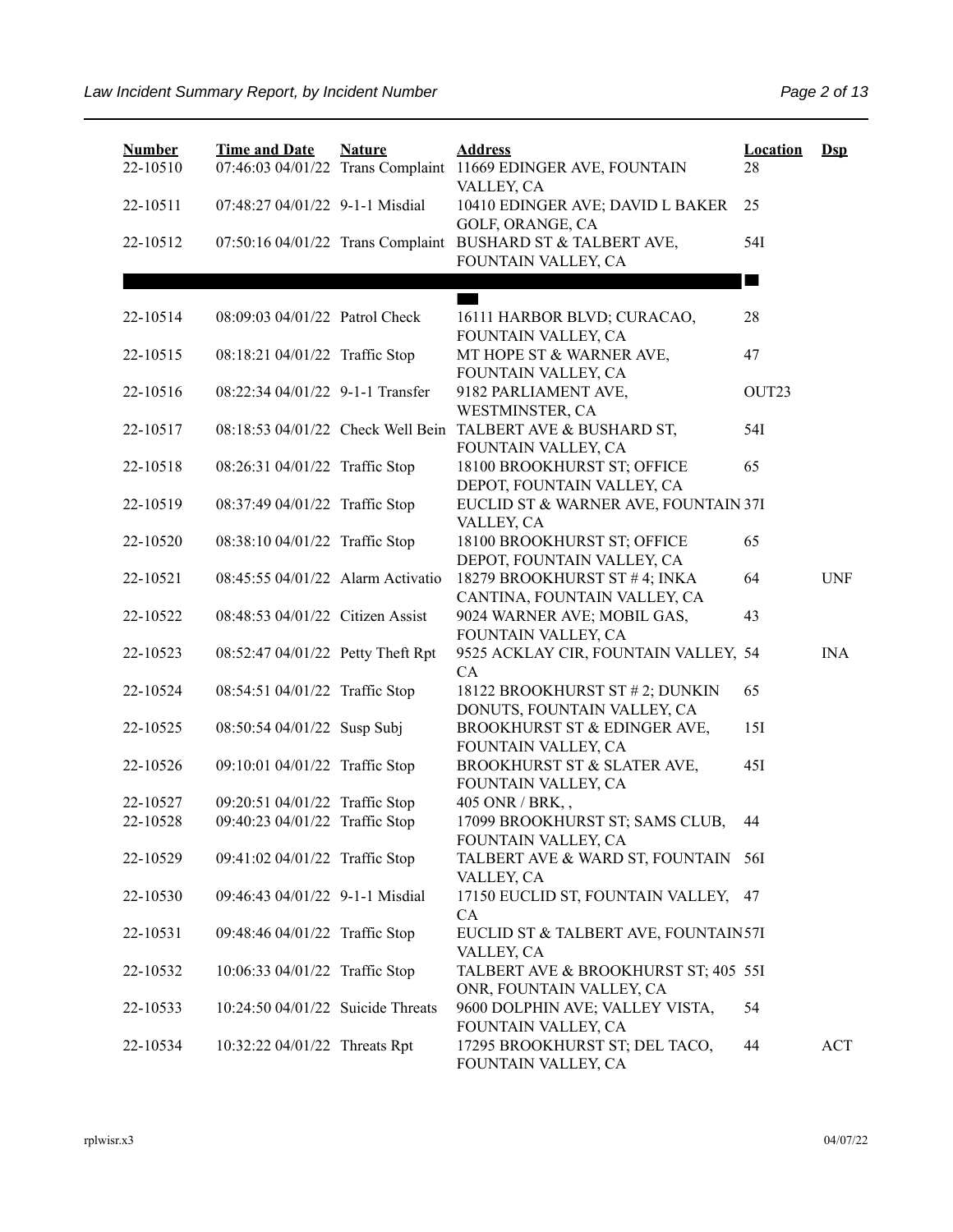| <b>Number</b>        | <b>Time and Date</b>                                                  | <b>Nature</b> | <b>Address</b>                                                                          | <b>Location</b> | $DsD$      |
|----------------------|-----------------------------------------------------------------------|---------------|-----------------------------------------------------------------------------------------|-----------------|------------|
| 22-10535             | 10:37:31 04/01/22 Trans Complaint                                     |               | 18916 BROOKHURST ST, FOUNTAIN<br>VALLEY, CA                                             | 75              |            |
| 22-10536             | 11:02:05 04/01/22 Vandalism Rpt                                       |               | 18480 BROOKHURST ST; ARCO,<br>FOUNTAIN VALLEY, CA                                       | 65              |            |
| 22-10537             | 11:13:26 04/01/22 Illegal Parking                                     |               | 9675 WARNER AVE; PLAVAN SCHOOL,                                                         | 34              |            |
| 22-10538             | 11:22:38 04/01/22 9-1-1 Misdial                                       |               | FOUNTAIN VALLEY, CA<br>18111 BROOKHURST ST; MEMORIAL<br>CARE ORANGE COAST MEDICAL CENT, | 64              |            |
| 22-10539             | 11:20:52 04/01/22 Check Well Bein                                     |               | FOUNTAIN VALLEY, CA<br>17300 EUCLID ST; VALLEY PARK<br>APARTMENTS, FOUNTAIN VALLEY, CA  | 47              |            |
| 22-10540             | 11:24:23 04/01/22 Info Entry Only                                     |               | 16569 SILKTREE ST, FOUNTAIN<br>VALLEY, CA                                               | 34              |            |
| 22-10541             | 11:45:14 04/01/22 Patrol Check                                        |               | EUCLID ST & STONECRESS AVE,<br>FOUNTAIN VALLEY, CA                                      | 37              |            |
| 22-10542             | 11:50:02 04/01/22 Battery Rpt                                         |               | 17100 EUCLID ST; FV HOSPITAL,<br>FOUNTAIN VALLEY, CA                                    | 47              |            |
| 22-10543             | 12:04:03 04/01/22 9-1-1 Transfer                                      |               | 10683 EL CAMPO AVE, FOUNTAIN<br>VALLEY, CA                                              | 56              |            |
| 22-10544             | 12:10:07 04/01/22 9-1-1 Transfer                                      |               | 17413 NEWHOPE ST, FOUNTAIN<br>VALLEY, CA                                                | 47              |            |
| 22-10545             |                                                                       |               | 12:25:29 04/01/22 Check Well Bein MAGNOLIA ST & ELLIS AVE,<br>FOUNTAIN VALLEY, CA       | 63I             |            |
| 22-10546             | 12:37:30 04/01/22 9-1-1 Open Line                                     |               | 11864 MAYFLOWER CIR, FOUNTAIN                                                           | 28              |            |
| 22-10547             | 13:05:59 04/01/22 Illegal Parking                                     |               | VALLEY, CA<br>8568 AMAZON RIVER CIR, FOUNTAIN                                           | 62              |            |
| 22-10548             | 13:07:04 04/01/22 Outside Agency                                      |               | VALLEY, CA<br>SLATER AVE & SAN MATEO ST,                                                | 55              |            |
| 22-10549             | 13:14:57 04/01/22 Civil Issue                                         |               | FOUNTAIN VALLEY, CA<br>11873 JADE CRT, FOUNTAIN VALLEY,                                 |                 |            |
| 22-10550             | 13:25:18 04/01/22 Citizen Assist                                      |               | CA<br>10200 SLATER AVE, FOUNTAIN VALLEY, 55<br>CA                                       |                 |            |
| 22-10551             | 13:26:05 04/01/22 Dist Of Peac                                        |               | 17100 EUCLID ST; FV HOSPITAL,<br>FOUNTAIN VALLEY, CA                                    | 47              |            |
| 22-10552             | 13:55:15 04/01/22 Citizen Assist                                      |               | 17050 SAN BRUNO ST # E4, FOUNTAIN<br>VALLEY, CA                                         | 45              |            |
| 22-10553             | 14:16:30 04/01/22 9-1-1 Open Line                                     |               | SANTA ANA RIVERBED, SANTA ANA,<br>CA                                                    |                 |            |
| 22-10554             | 14:20:25 04/01/22 Petty Theft Rpt                                     |               | 8599 VOLGA RIVER CIR, FOUNTAIN<br>VALLEY, CA                                            | 62              |            |
| 22-10555<br>22-10556 | 15:07:33 04/01/22 9-1-1 Transfer<br>15:13:12 04/01/22 9-1-1 Incomplet |               | 1233 S CORTA DR, SANTA ANA, CA<br>17150 EUCLID ST, FOUNTAIN VALLEY,                     | 47              |            |
| 22-10557             | 15:28:31 04/01/22 Supplemental Rt                                     |               | CA<br>10950 WARNER AVE; 7 ELEVEN,                                                       | 46              | <b>ACT</b> |
|                      |                                                                       |               | FOUNTAIN VALLEY, CA                                                                     |                 |            |
| 22-10559             | 15:54:41 04/01/22 Alarm Activatio                                     |               | 8679 EL COSTA CIR, FOUNTAIN<br>VALLEY, CA                                               | 52              | <b>UNF</b> |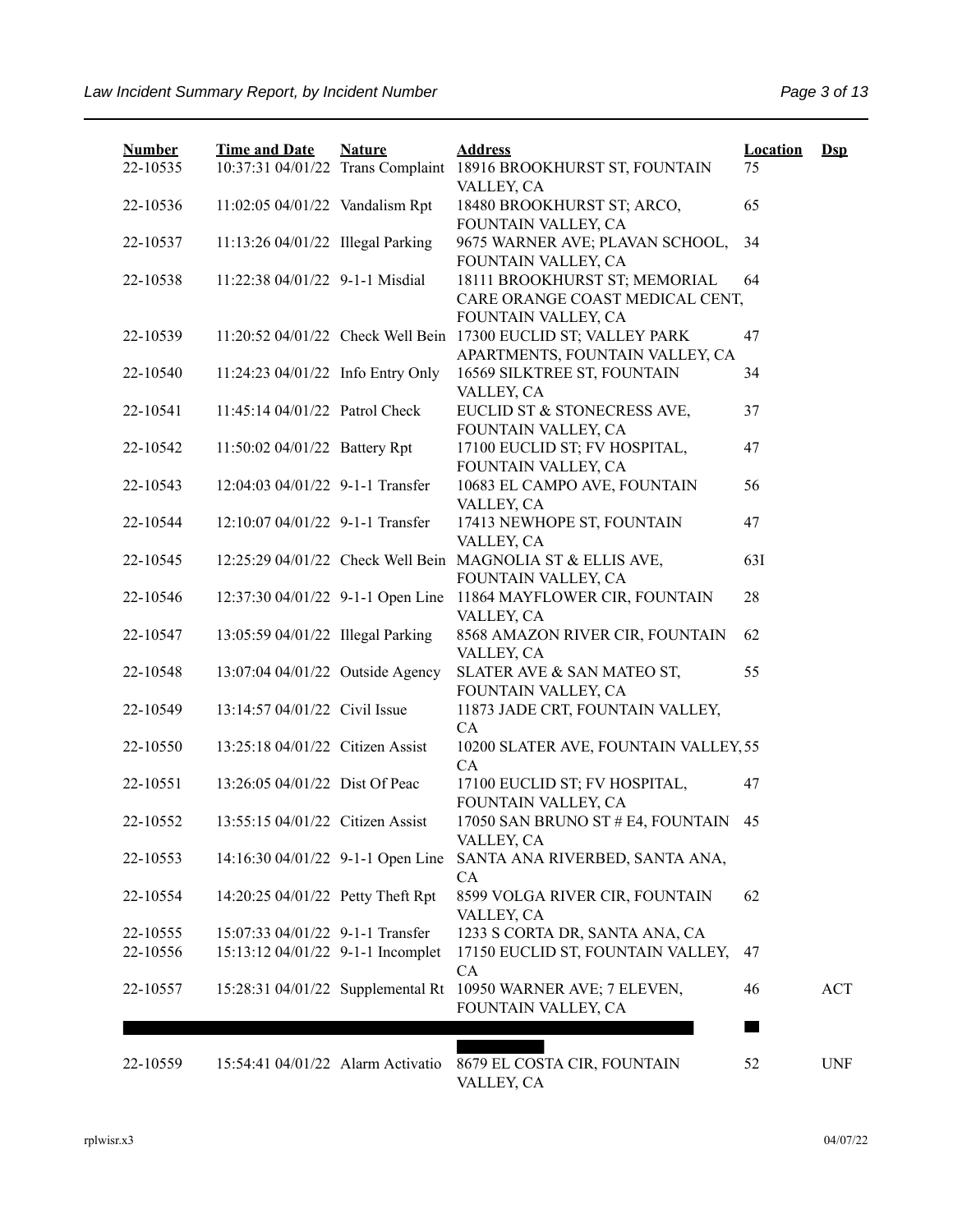| <b>Number</b><br>22-10560 | <b>Time and Date</b><br>16:00:34 04/01/22 9-1-1 Transfer               | <b>Nature</b> | <b>Address</b><br>18111 BROOKHURST ST; MEMORIAL<br>CARE ORANGE COAST MEDICAL CENT,                  | <b>Location</b><br>64 | $\mathbf{Dsp}$ |
|---------------------------|------------------------------------------------------------------------|---------------|-----------------------------------------------------------------------------------------------------|-----------------------|----------------|
| 22-10561                  | 16:05:30 04/01/22 9-1-1 Transfer                                       |               | FOUNTAIN VALLEY, CA<br>18111 BROOKHURST ST; MEMORIAL<br>CARE ORANGE COAST MEDICAL CENT,             | 64                    |                |
| 22-10562                  | 16:06:37 04/01/22 Supplemental Rt                                      |               | FOUNTAIN VALLEY, CA<br>10456 CALLE MADERO # A, FOUNTAIN 45<br>VALLEY, CA                            |                       |                |
| 22-10563                  | 16:10:57 04/01/22 Petty Theft Now                                      |               | 18920 BROOKHURST ST; GROCERY<br>OUTLET, FOUNTAIN VALLEY, CA                                         | 75                    |                |
| 22-10564                  | 16:13:29 04/01/22 Petty Theft Rpt                                      |               | 11187 BEGONIA AVE, FOUNTAIN<br>VALLEY, CA                                                           | 37                    |                |
| 22-10565                  | 16:24:05 04/01/22 9-1-1 Transfer                                       |               | 805 EUCALYPTUS LN, FOUNTAIN<br>VALLEY, CA                                                           | 64                    |                |
| 22-10566                  | 16:27:29 04/01/22 Person Down                                          |               | MT BADEN POWELL ST &<br>BELLFLOWER AVE, FOUNTAIN                                                    | 27                    |                |
| 22-10567                  | 16:58:27 04/01/22 Non Injury Tc                                        |               | VALLEY, CA<br>17099 BROOKHURST ST; SAMS CLUB,<br>FOUNTAIN VALLEY, CA                                | 44                    |                |
| 22-10568                  | 17:02:12 04/01/22 Abandoned Veh                                        |               | SECOND ST & HELM AVE, FOUNTAIN<br>VALLEY, CA                                                        | 63                    | <b>INF</b>     |
| 22-10569                  | 17:11:52 04/01/22 Dog Issue                                            |               | 16400 BROOKHURST ST; FV REC<br>CENTER, FOUNTAIN VALLEY, CA                                          | 25                    |                |
| 22-10570                  | 17:19:30 04/01/22 9-1-1 Misdial                                        |               | 11460 WARNER AVE; COASTLINE<br>COMMUNITY COLLEGE, FOUNTAIN                                          | 47                    |                |
| 22-10571                  | 17:28:51 04/01/22 Battery Now                                          |               | VALLEY, CA<br>17816 BUSHARD ST; FVHS, FOUNTAIN                                                      | 54                    |                |
| 22-10572                  | 17:29:35 04/01/22 Check Well Bein                                      |               | VALLEY, CA<br>WARNER AVE & EUCLID ST, FOUNTAIN 37I                                                  |                       |                |
| 22-10573                  |                                                                        |               | VALLEY, CA<br>17:40:13 04/01/22 Check Well Bein BROOKHURST ST & TALBERT AVE,<br>FOUNTAIN VALLEY, CA | 55I                   |                |
| 22-10574                  | 17:36:13 04/01/22 Citizen Assist                                       |               | 11049 SLATER AVE, FOUNTAIN VALLEY, 47<br>CA                                                         |                       | <b>INF</b>     |
| 22-10575                  | 17:45:17 04/01/22 9-1-1 Misdial                                        |               | 17200 NEWHOPE ST # 214, FOUNTAIN<br>VALLEY, CA                                                      | 48                    |                |
| 22-10576                  | 18:18:01 04/01/22 Non Injury Tc                                        |               | LA STELLA AVE & MAGNOLIA ST,<br>FOUNTAIN VALLEY, CA                                                 | 43                    |                |
| 22-10577<br>22-10578      | 18:23:11 04/01/22 Traffic Hazard<br>18:47:40 04/01/22 9-1-1 Incomplet  |               | SLATER OVERPASS,,<br>15879 LAS FLORES ST, FOUNTAIN                                                  | 15                    |                |
| 22-10579                  | 19:03:06 04/01/22 Citizen Assist                                       |               | VALLEY, CA<br>17191 BUTTONWOOD ST, FOUNTAIN                                                         | 44                    |                |
| 22-10580                  | 19:16:24 04/01/22 Traffic Stop                                         |               | VALLEY, CA<br>BROOKHURST ST & TALBERT AVE,                                                          | 55I                   |                |
|                           |                                                                        |               | FOUNTAIN VALLEY, CA                                                                                 |                       |                |
| 22-10581                  | 19:31:26 04/01/22 Traffic Stop                                         |               | BROOKHURST ST & LA ALAMEDA<br>AVE, FOUNTAIN VALLEY, CA                                              | 45                    |                |
| 22-10582<br>22-10583      | 19:33:30 04/01/22 Domestic Disput<br>19:53:02 04/01/22 Inj Traffic Acc |               | 17686 BAY CIR, FOUNTAIN VALLEY, CA 53<br>WARD ST & EDINGER AVE, FOUNTAIN 16I<br>VALLEY, CA          |                       |                |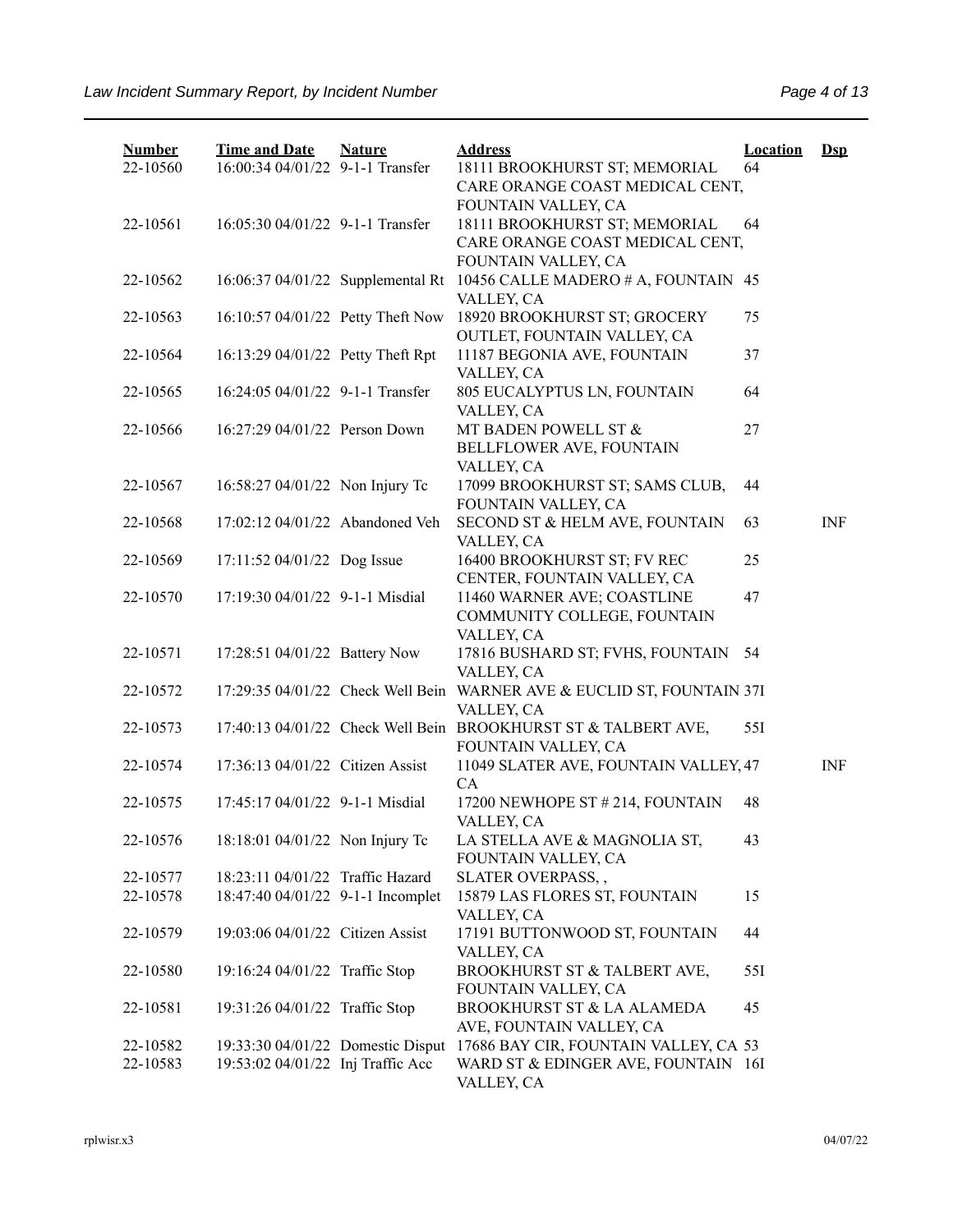| <b>Number</b><br>22-10584 | <b>Time and Date</b>              | <b>Nature</b> | <b>Address</b><br>19:55:29 04/01/22 Non Inj-H&R Rpt BUSHARD ST & WARNER AVE ; VIA   | <b>Location</b><br>34I | $\mathbf{Dsp}$ |
|---------------------------|-----------------------------------|---------------|-------------------------------------------------------------------------------------|------------------------|----------------|
|                           |                                   |               | 10-21, FOUNTAIN VALLEY, CA                                                          |                        |                |
| 22-10585                  | 19:58:34 04/01/22 Alarm Activatio |               | 8744 WARNER AVE, FOUNTAIN VALLEY, 42<br>CA                                          |                        |                |
| 22-10586                  | 19:59:21 04/01/22 Trans Complaint |               | 16400 BROOKHURST ST; FV REC<br>CENTER, FOUNTAIN VALLEY, CA                          | 25                     |                |
| 22-10587                  | 20:01:57 04/01/22 Traffic Hazard  |               | MAGNOLIA ST & ELLIS AVE,<br>FOUNTAIN VALLEY, CA                                     | 63I                    |                |
| 22-10588                  | 20:13:44 04/01/22 9-1-1 Incomplet |               | X:-117.978326, Y:33.694011,,                                                        |                        |                |
| 22-10589                  |                                   |               | 20:24:07 04/01/22 Trans Complaint HEIL AVE & EUCLID ST, FOUNTAIN<br>VALLEY, CA      | 27I                    |                |
| 22-10590                  |                                   |               | 20:27:22 04/01/22 Check Well Bein ELLIS AVE & LAS FLORES ST,<br>FOUNTAIN VALLEY, CA | 75                     |                |
| 22-10591                  | 21:28:47 04/01/22 9-1-1 Misdial   |               | 11049 SLATER AVE, FOUNTAIN VALLEY, 47<br>CA                                         |                        |                |
| 22-10592                  | 22:55:32 04/01/22 9-1-1 Misdial   |               | 10035 ELLIS AVE, FOUNTAIN VALLEY,<br>CA                                             | 65                     |                |
| 22-10593                  | 23:04:12 04/01/22 9-1-1 Transfer  |               | 18031 FOSTER ST, FOUNTAIN VALLEY,<br>CA                                             | 64                     |                |
| 22-10594                  | 23:28:41 04/01/22 Alarm           |               | 18685 SANTA RAMONA ST, FOUNTAIN<br>VALLEY, CA                                       | 72                     | <b>UNF</b>     |
| 22-10595                  | 23:43:38 04/01/22 9-1-1 Incomplet |               | 131 PECAN LN, FOUNTAIN VALLEY, CA 63                                                |                        |                |
| 22-10596                  | 00:15:59 04/02/22 Traffic Stop    |               | HARBOR BLVD & EDINGER AVE,<br>FOUNTAIN VALLEY, CA                                   | 29                     |                |
| 22-10597                  | 00:22:34 04/02/22 Traffic Stop    |               | 16201 HARBOR BLVD # B; PLANET<br>FITNESS, FOUNTAIN VALLEY, CA                       | 28                     |                |
| 22-10598                  | 00:29:49 04/02/22 Traffic Stop    |               | HARBOR / KENT,,                                                                     |                        |                |
| 22-10599                  | 00:45:51 04/02/22 Vehicle Check   |               | EDINGER / FRONTAGE ROAD,,                                                           |                        |                |
| 22-10600                  | 01:12:39 04/02/22 9-1-1 Misdial   |               | 10035 ELLIS AVE, FOUNTAIN VALLEY,<br>CA                                             | 65                     |                |
| 22-10601                  | 01:17:03 04/02/22 Traffic Stop    |               | 16275 HARBOR BLVD; SIZZLER<br>RESTAURANT, FOUNTAIN VALLEY, CA                       | 28                     |                |
| 22-10602                  | 01:16:29 04/02/22 Alarm Activatio |               | 17070 Magnolia ST, FOUNTAIN VALLEY, 43<br>CA                                        |                        | <b>UNF</b>     |
| 22-10603                  | 01:23:03 04/02/22 Traffic Stop    |               | SCIENE / HARBOR,,                                                                   |                        |                |
| 22-10604                  | 01:23:12 04/02/22 Battery Rpt     |               | 8896 WARNER AVE; THE BOARDROOM 42<br>OC, FOUNTAIN VALLEY, CA                        |                        |                |
| 22-10605                  |                                   |               | 01:36:46 04/02/22 Check Well Bein 17408 EUCLID ST, FOUNTAIN VALLEY,<br>CA           | 47                     |                |
| 22-10606                  |                                   |               | 02:14:35 04/02/22 Music Complaint 17320 BUTTONWOOD ST, FOUNTAIN<br>VALLEY, CA       | 44                     |                |
| 22-10607                  | 02:21:34 04/02/22 Vehicle Check   |               | 8896 WARNER AVE; THE BOARDROOM 42<br>OC, FOUNTAIN VALLEY, CA                        |                        |                |
| 22-10608                  | 02:29:42 04/02/22 Drunk Driver    |               | BROOKHURST ST & ELLIS AVE,<br>FOUNTAIN VALLEY, CA                                   | 65I                    |                |
|                           |                                   |               |                                                                                     |                        |                |
|                           |                                   |               |                                                                                     |                        |                |

22-10610 03:09:56 04/02/22 Noise Complaint 9125 RECREATION CIR; MOTEL 6, FOUNTAIN VALLEY, CA

33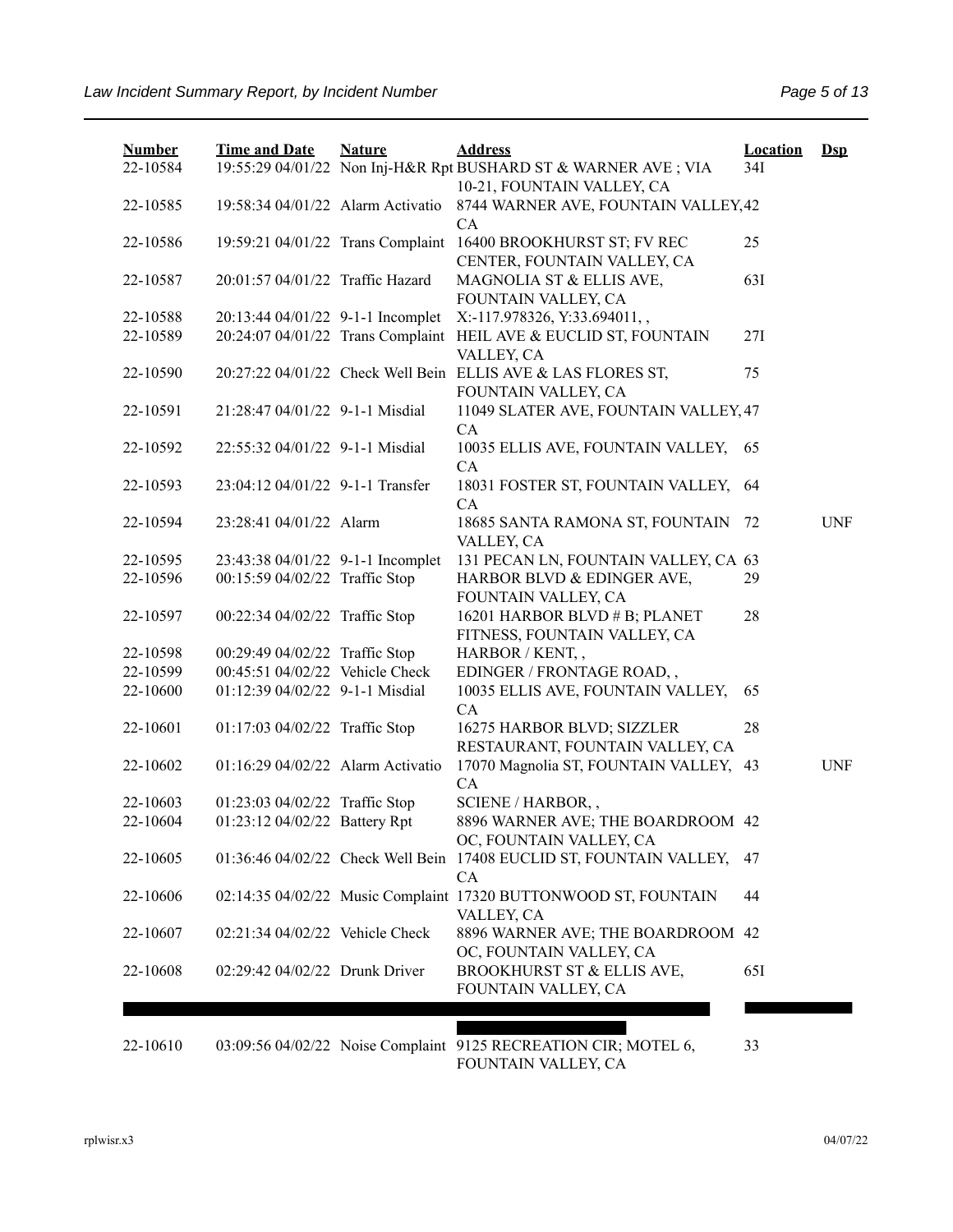| <b>Number</b>        | <b>Time and Date</b>                                               | <b>Nature</b> | <b>Address</b>                                                                                    | <b>Location</b> | $Ds$ |
|----------------------|--------------------------------------------------------------------|---------------|---------------------------------------------------------------------------------------------------|-----------------|------|
| 22-10611             | 03:42:47 04/02/22 Petty Theft Rpt                                  |               | 16205 BROOKHURST ST; DENNYS,                                                                      | 24              |      |
|                      |                                                                    |               | FOUNTAIN VALLEY, CA                                                                               |                 |      |
| 22-10612<br>22-10613 | 04:44:01 04/02/22 Outside Agency<br>05:00:29 04/02/22 Patrol Check |               | BEACH / WARNER HB,,<br>11470 EDINGER AVE; UNION 76,                                               | 27              |      |
|                      |                                                                    |               | FOUNTAIN VALLEY, CA                                                                               |                 |      |
| 22-10614             | 05:42:50 04/02/22 9-1-1 Transfer                                   |               | 17077 SAN MATEO ST; CARMEL<br>VILLAGE, FOUNTAIN VALLEY, CA                                        | 45              |      |
| 22-10615             |                                                                    |               | 05:41:48 04/02/22 Non Inj-H&R Rpt 10200 SLATER AVE, FOUNTAIN VALLEY, 55<br>CA                     |                 |      |
| 22-10616             | 07:02:52 04/02/22 Jail Check                                       |               | 10200 SLATER AVE, FOUNTAIN VALLEY, 55<br>CA                                                       |                 |      |
| 22-10617             |                                                                    |               | 07:39:03 04/02/22 9-1-1 Open Line 630 S EUCLID ST, SANTA ANA, CA                                  |                 |      |
| 22-10618             | 08:13:57 04/02/22 Susp Subj                                        |               | CALADIUM AVE & ROUTT ST,<br>FOUNTAIN VALLEY, CA                                                   | 23              |      |
| 22-10619             |                                                                    |               | 08:28:19 04/02/22 Non Inj-H&R Rpt 11850 MAYFLOWER CIR, FOUNTAIN<br>VALLEY, CA                     | 28              |      |
| 22-10620             | 08:52:26 04/02/22 9-1-1 Misdial                                    |               | 17100 EUCLID ST, FOUNTAIN VALLEY,<br>CA                                                           | 47              |      |
| 22-10621             | 09:06:52 04/02/22 Info Entry Only                                  |               | 17070 Magnolia ST; ALDI, FOUNTAIN<br>VALLEY, CA                                                   | 43              |      |
| 22-10622             | 09:56:49 04/02/22 9-1-1 Transfer                                   |               | 17197 NEWHOPE ST, FOUNTAIN<br>VALLEY, CA                                                          | 47              |      |
| 22-10623             | 10:02:41 04/02/22 Stolen Veh Now                                   |               | WARNER AVE & EUCLID ST, FOUNTAIN 37I<br>VALLEY, CA                                                |                 | PAA  |
| 22-10624             | 10:42:58 04/02/22 Info Entry Only                                  |               | 16475 HARBOR BLVD # A; 7 ELEVEN,<br>FOUNTAIN VALLEY, CA                                           | 28              |      |
| 22-10625             | 11:00:57 04/02/22 Alarm Activatio                                  |               | 600 BALSA LN, FOUNTAIN VALLEY, CA 64                                                              |                 |      |
| 22-10626             | 11:02:05 04/02/22 Veh Burg Rpt                                     |               | 11097 LA NARANJA CRT, FOUNTAIN<br>VALLEY, CA                                                      | 47              |      |
| 22-10627             | 11:23:04 04/02/22 Dog Issue                                        |               | 17843 TOIYABE ST, FOUNTAIN VALLEY, 54<br>CA                                                       |                 |      |
| 22-10628             | 11:27:01 04/02/22 9-1-1 Open Line                                  |               | 18712 BROOKHURST ST, FOUNTAIN<br>VALLEY, CA                                                       | 75              |      |
| 22-10629             | 11:37:40 04/02/22 Domestic Disput                                  |               | 9601 EL REY AVE # 1, FOUNTAIN<br>VALLEY, CA                                                       | 44              |      |
| 22-10630             | 11:48:43 04/02/22 Susp Subj                                        |               | 18235 PETERS CRT, FOUNTAIN VALLEY, 64<br>CA                                                       |                 |      |
| 22-10631             | 12:18:04 04/02/22 Patrol Check                                     |               | 17880 NEWHOPE ST; ROSS, FOUNTAIN 57<br>VALLEY, CA                                                 |                 |      |
| 22-10632             | 12:31:58 04/02/22 9-1-1 Transfer                                   |               | WALMART, HUNTINGTN BCH, CA                                                                        |                 |      |
| 22-10633             | 13:27:54 04/02/22 Supplemental Rt                                  |               | 10200 SLATER AVE, FOUNTAIN VALLEY, 55<br>CA                                                       |                 |      |
| 22-10634             | 13:29:39 04/02/22 Fvmc Violation                                   |               | 16281 HARBOR BLVD; CHINA POULTRY, 28<br>FOUNTAIN VALLEY, CA                                       |                 |      |
| 22-10635             | 13:51:57 04/02/22 Fraud Rpt                                        |               | 17739 LA ROSA LN, FOUNTAIN VALLEY, 56<br>CA                                                       |                 | INF  |
| 22-10636             | 13:49:38 04/02/22 Threats Rpt                                      |               | 16400 BROOKHURST ST; FV REC<br>CENTER, FOUNTAIN VALLEY, CA                                        | 25              |      |
| 22-10637             |                                                                    |               | 13:54:06 04/02/22 9-1-1 Abandoned 9880 WARNER AVE # B1; AMERICAN<br>TIRE BAY, FOUNTAIN VALLEY, CA | 44              |      |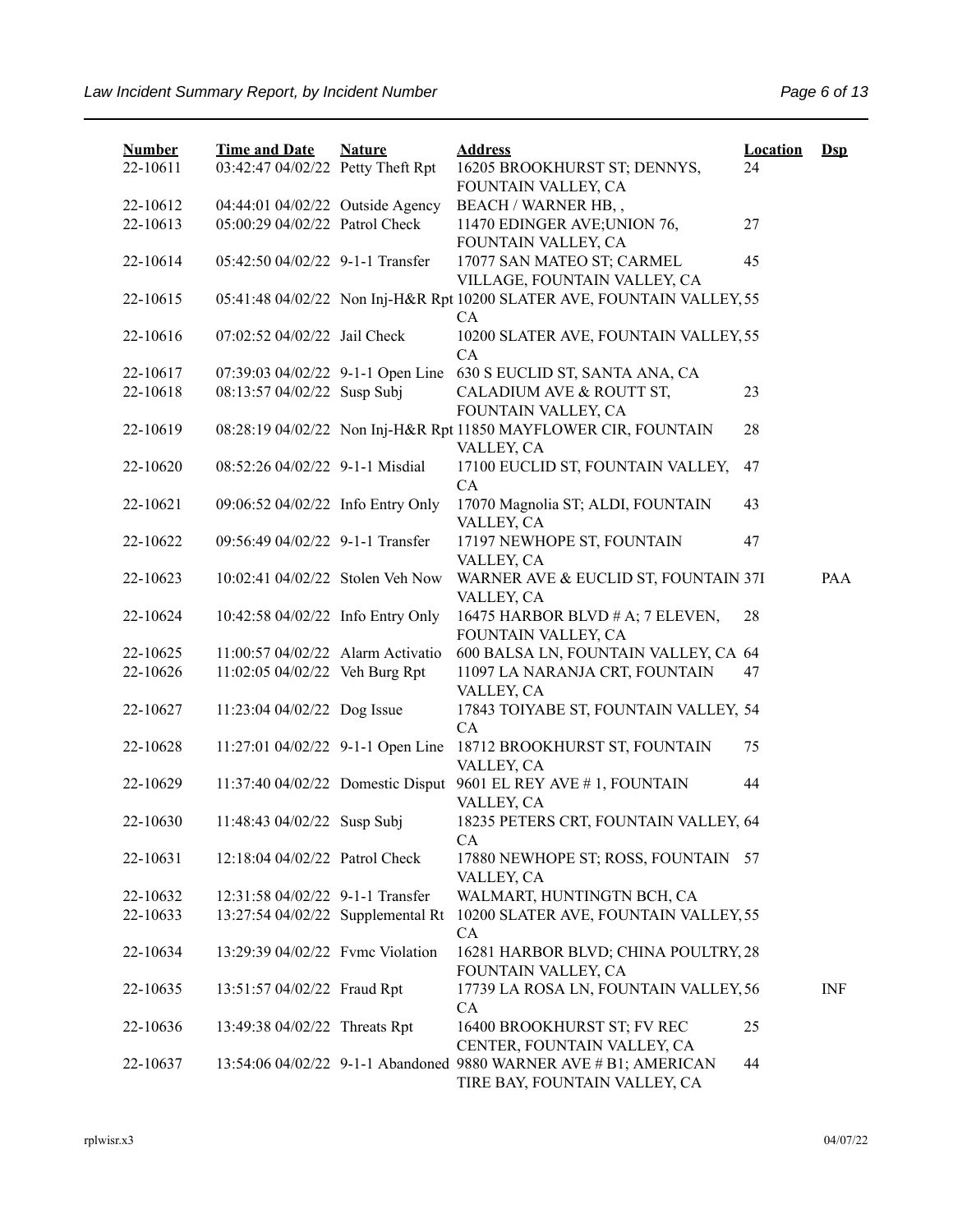| <b>Number</b><br>22-10638 | <b>Time and Date</b>              | <b>Nature</b> | <b>Address</b><br>14:03:17 04/02/22 9-1-1 Abandoned 10287 SLATER AVE, FOUNTAIN VALLEY, 45<br>CA        | <b>Location</b> | $\mathbf{Dsp}$ |
|---------------------------|-----------------------------------|---------------|--------------------------------------------------------------------------------------------------------|-----------------|----------------|
| 22-10639                  | 14:08:13 04/02/22 9-1-1 Transfer  |               | 10257 SLATER AVE, FOUNTAIN VALLEY, 45<br>CA                                                            |                 |                |
| 22-10640                  | 14:19:13 04/02/22 Citizen Assist  |               | 17268 SAN LORENZO CIR, FOUNTAIN<br>VALLEY, CA                                                          | 46              |                |
| 22-10641                  | 14:32:34 04/02/22 9-1-1 Transfer  |               | 11300 WARNER AVE # D119, FOUNTAIN 47<br>VALLEY, CA                                                     |                 |                |
| 22-10642                  | 14:49:49 04/02/22 9-1-1 Misdial   |               | 16061 BROOKHURST ST; ALBERTSONS, 24<br>FOUNTAIN VALLEY, CA                                             |                 |                |
| 22-10643                  | 15:07:04 04/02/22 9-1-1 Open Line |               | 9421 EDINGER AVE, WESTMINSTER, CA OUT23                                                                |                 |                |
| 22-10644                  | 15:25:52 04/02/22 Ped Check       |               | EUCLID ST & HOSPITAL CAMPUS DR,<br>FOUNTAIN VALLEY, CA                                                 | 47              |                |
| 22-10645                  |                                   |               | 15:24:00 04/02/22 Trans Complaint 17030 MAGNOLIA ST; WINCHELLS<br>DONUTS, FOUNTAIN VALLEY, CA          | 43              |                |
| 22-10646                  | 15:33:07 04/02/22 9-1-1 Misdial   |               | 17077 SAN MATEO ST; CARMEL<br>VILLAGE, FOUNTAIN VALLEY, CA                                             | 45              |                |
| 22-10647                  | 15:50:20 04/02/22 9-1-1 Misdial   |               | 10344 WARNER AVE, FOUNTAIN<br>VALLEY, CA                                                               | 45              |                |
| 22-10648                  | 15:52:53 04/02/22 9-1-1 Open Line |               | 16162 BUSHARD ST, FOUNTAIN<br>VALLEY, CA                                                               | 24              |                |
| 22-10649                  | 15:57:17 04/02/22 9-1-1 Transfer  |               | CENTENNIAL PARK, FOUNTAIN<br>VALLEY, CA                                                                |                 |                |
| 22-10650                  | 16:00:10 04/02/22 9-1-1 Misdial   |               | 16357 EUCLID ST, FOUNTAIN VALLEY, 27<br>CA                                                             |                 |                |
| 22-10651                  | 16:00:15 04/02/22 Susp Circs      |               | 17099 BROOKHURST ST; SAMS CLUB,<br>FOUNTAIN VALLEY, CA                                                 | 44              |                |
| 22-10652                  |                                   |               | 16:05:32 04/02/22 Music Complaint 17781 SANTA GERTRUDES CIR,<br>FOUNTAIN VALLEY, CA                    | 52              |                |
| 22-10653                  | 16:53:19 04/02/22 Direct Pat/Othe |               | 16400 BROOKHURST ST; FV REC<br>CENTER, FOUNTAIN VALLEY, CA                                             | 25              |                |
| 22-10654                  |                                   |               | 17:02:39 04/02/22 Check Well Bein WARD ST & WARNER AVE, FOUNTAIN<br>VALLEY, CA                         | <b>36I</b>      |                |
| 22-10655                  |                                   |               | 17:06:09 04/02/22 Trans Complaint EUCLID ST & 405, FOUNTAIN VALLEY, 67<br>CA                           |                 |                |
| 22-10656                  |                                   |               | 17:09:27 04/02/22 Petty Theft Now 16369 HARBOR BLVD; DISCOUNT BEER 28<br>AND WINE, FOUNTAIN VALLEY, CA |                 | <b>INF</b>     |
| 22-10657                  | 17:34:48 04/02/22 Petty Theft Rpt |               | 17330 SAN MATEO ST #3, FOUNTAIN<br>VALLEY, CA                                                          | 45              |                |
| 22-10658                  | 17:47:33 04/02/22 Patrol Check    |               | 16250 HICKORY ST; VISTA VIEW<br>SCHOOL, FOUNTAIN VALLEY, CA                                            | 23              |                |
| 22-10659                  | 17:49:53 04/02/22 9-1-1 Misdial   |               | 18225 BUSHARD ST, FOUNTAIN<br>VALLEY, CA                                                               | 63              |                |
| 22-10660                  | 18:10:03 04/02/22 9-1-1 Misdial   |               | 11250 WARNER AVE; FOUNTAIN<br>VALLEY REG HOSP E, FOUNTAIN<br>VALLEY, CA                                | 47              |                |
| 22-10661                  | 18:36:07 04/02/22 Drug Activity   |               | 9235 HONEYSUCKLE AVE; VISTA VIEW 23<br>PARK, FOUNTAIN VALLEY, CA                                       |                 |                |
| 22-10662                  | 18:37:24 04/02/22 Traffic Hazard  |               | EUCLID ST & WARNER AVE, FOUNTAIN 37I<br>VALLEY, CA                                                     |                 |                |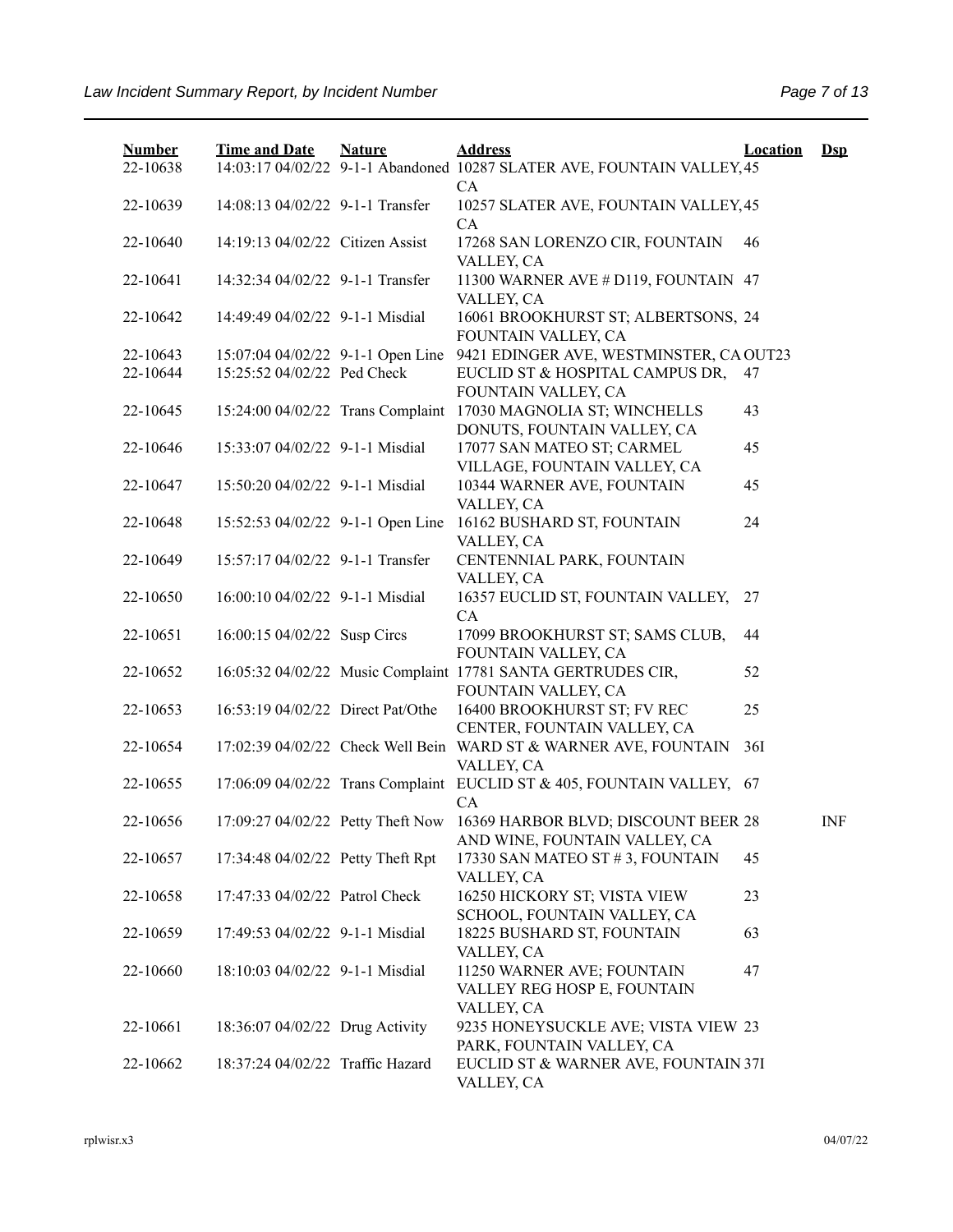| <b>Number</b><br>22-10663 | <b>Time and Date</b>              | <b>Nature</b> | <b>Address</b><br>18:40:27 04/02/22 9-1-1 Abandoned 11680 WARNER AVE; MANOR CARE OF 48<br>FOUNTAIN VALLEY, FOUNTAIN | <b>Location</b> | $\mathbf{Dsp}$ |
|---------------------------|-----------------------------------|---------------|---------------------------------------------------------------------------------------------------------------------|-----------------|----------------|
| 22-10664                  | 19:15:04 04/02/22 9-1-1 Misdial   |               | VALLEY, CA<br>16161 BROOKHURST ST, FOUNTAIN<br>VALLEY, CA                                                           | 24              |                |
| 22-10665                  | 19:39:08 04/02/22 Follow Up       |               | WARNER AVE & MAGNOLIA ST,<br>FOUNTAIN VALLEY, CA                                                                    | 33I             |                |
| 22-10666                  | 19:45:53 04/02/22 Domestic Disput |               | 18675 REDWOOD ST, FOUNTAIN<br>VALLEY, CA                                                                            | 74              |                |
| 22-10667                  | 20:04:11 04/02/22 Traffic Stop    |               | SLATER AVE & WARD ST, FOUNTAIN<br>VALLEY, CA                                                                        | <b>46I</b>      |                |
| 22-10668                  | 20:04:00 04/02/22 9-1-1 Misdial   |               | 17195 NEWHOPE,,                                                                                                     |                 |                |
| 22-10669                  |                                   |               | 20:09:01 04/02/22 Trans Complaint LILAC AVE & RICHARDSON ST,<br>FOUNTAIN VALLEY, CA                                 | 28              |                |
| 22-10670                  | 20:28:38 04/02/22 Non Inj H&R     |               | BROOKHURST ST & QUAIL AVE,<br>FOUNTAIN VALLEY, CA                                                                   | 65              |                |
| 22-10671                  | 20:37:47 04/02/22 9-1-1 Transfer  |               | 16596 REDWOOD CIR, FOUNTAIN<br>VALLEY, CA                                                                           | 34              |                |
| 22-10672                  | 20:42:27 04/02/22 9-1-1 Open Line |               | 10900 WARNER AVE, FOUNTAIN<br>VALLEY, CA                                                                            | 46              |                |
| 22-10673                  | 20:47:33 04/02/22 Citizen Assist  |               | EUCLID ST & HEIL AVE, FOUNTAIN<br>VALLEY, CA                                                                        | 27I             |                |
| 22-10674                  | 20:52:31 04/02/22 Traffic Stop    |               | LILAC AVE & HARBOR BLVD; EAST OF, 19I<br>FOUNTAIN VALLEY, CA                                                        |                 |                |
| 22-10675                  | 20:57:52 04/02/22 Patrol Check    |               | 9197 NADINE RIVER CIR, FOUNTAIN<br>VALLEY, CA                                                                       | 63              |                |
| 22-10676                  | 21:07:40 04/02/22 Alarm Activatio |               | 9665 CARNATION AVE, FOUNTAIN<br>VALLEY, CA                                                                          | 24              | <b>UNF</b>     |
| 22-10677                  | 21:26:03 04/02/22 Patrol Check    |               | 9105 RECREATION CIR; FV SKATING<br>CENTER, FOUNTAIN VALLEY, CA                                                      | 33              |                |
| 22-10678                  | 21:33:45 04/02/22 Bike Stop       |               | MAGNOLIA ST & WARNER AVE,<br>FOUNTAIN VALLEY, CA                                                                    | 33I             |                |
| 22-10679                  | 21:40:40 04/02/22 Traffic Stop    |               | MAGNOLIA ST & WARNER AVE,<br>FOUNTAIN VALLEY, CA                                                                    | 33I             |                |
| 22-10680                  | 21:50:15 04/02/22 Traffic Stop    |               | SLATER AVE & WARD ST, FOUNTAIN<br>VALLEY, CA                                                                        | 46I             |                |
| 22-10681                  | 21:56:26 04/02/22 Bike Stop       |               | BROOKHURST ST & HEIL AVE,<br>FOUNTAIN VALLEY, CA                                                                    | 25I             |                |
| 22-10682                  |                                   |               | 22:12:18 04/02/22 Music Complaint 16425 HARBOR BLVD # 165, FOUNTAIN 28<br>VALLEY, CA                                |                 |                |
| 22-10683                  | 22:18:52 04/02/22 Party Complaint |               | 18854 CORDATA ST, FOUNTAIN<br>VALLEY, CA                                                                            | 73              |                |
| 22-10684                  | 22:23:43 04/02/22 Traffic Stop    |               | SLATER AVE & SAN MATEO ST,<br>FOUNTAIN VALLEY, CA                                                                   | 55              |                |
| 22-10685                  | 22:30:17 04/02/22 Party Complaint |               | 17803 SANTA GERTRUDES CIR,<br>FOUNTAIN VALLEY, CA                                                                   | 52              |                |
| 22-10686                  | 22:44:22 04/02/22 Traffic Stop    |               | HARBOR BLVD & HEIL AVE, FOUNTAIN 29I<br>VALLEY, CA                                                                  |                 |                |
| 22-10687                  | 22:59:21 04/02/22 Traffic Stop    |               | MAGNOLIA ST & WARNER AVE,<br>FOUNTAIN VALLEY, CA                                                                    | 33I             |                |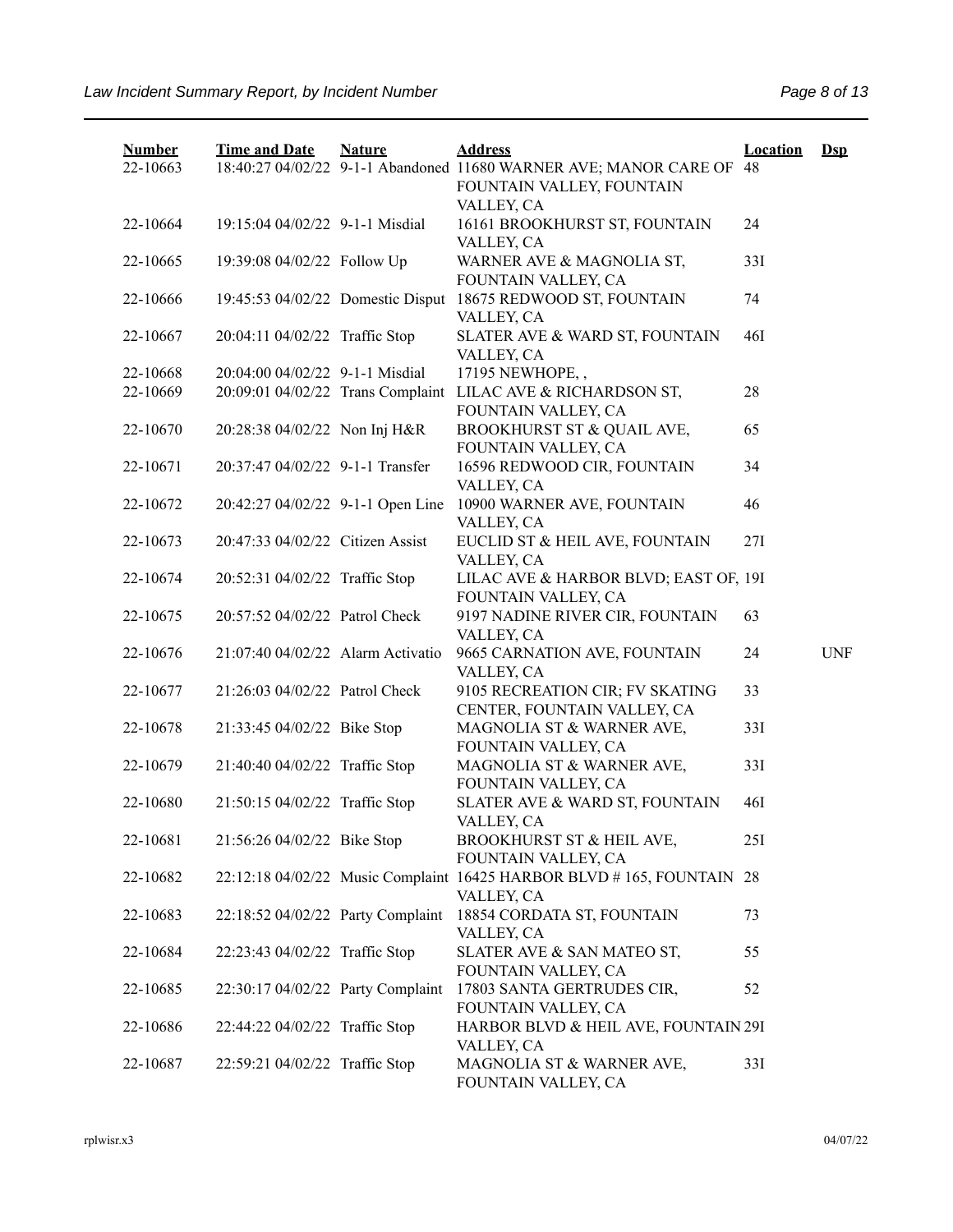| <b>Number</b><br>22-10688 | <b>Time and Date</b><br>23:02:04 04/02/22 Fight | <b>Nature</b> | <b>Address</b><br>18879 CORDATA ST, FOUNTAIN                               | <b>Location</b><br>73 | $\mathbf{Dsp}$ |
|---------------------------|-------------------------------------------------|---------------|----------------------------------------------------------------------------|-----------------------|----------------|
| 22-10689                  | 23:12:14 04/02/22 Party Complaint               |               | VALLEY, CA<br>16425 HARBOR BLVD #165, FOUNTAIN 28<br>VALLEY, CA            |                       |                |
| 22-10690                  | 23:26:42 04/02/22 Traffic Stop                  |               | 18030 NEWHOPE ST; PLANET GRANITE, 67<br>FOUNTAIN VALLEY, CA                |                       |                |
| 22-10691                  | 23:34:36 04/02/22 Traffic Stop                  |               | BROOKHURST ST & HEIL AVE,<br>FOUNTAIN VALLEY, CA                           | 25I                   |                |
| 22-10692                  | 23:46:35 04/02/22 Patrol Check                  |               | 16142 HARBOR BLVD; LIVE UP SCALE,<br>FOUNTAIN VALLEY, CA                   | 29                    |                |
| 22-10693                  | 23:51:30 04/02/22 Traffic Stop                  |               | MAGNOLIA ST & FOXGLOVE AVE,<br>FOUNTAIN VALLEY, CA                         | 23                    | PAA            |
| 22-10694                  | 00:10:56 04/03/22 Susp Veh                      |               | SILKTREE ST & TRILLIUM AVE,<br>FOUNTAIN VALLEY, CA                         | 34                    |                |
| 22-10695                  | 00:20:11 04/03/22 9-1-1 Misdial                 |               | 16293 BROOKHURST ST, FOUNTAIN<br>VALLEY, CA                                | 25                    |                |
| 22-10696                  | 00:30:25 04/03/22 Party Complaint               |               | 10067 STILBITE AVE, FOUNTAIN<br>VALLEY, CA                                 | 15                    |                |
|                           |                                                 |               |                                                                            |                       |                |
| 22-10698                  | 00:45:54 04/03/22 Patrol Check                  |               | REC CENTER,,                                                               |                       |                |
| 22-10699                  | 01:24:19 04/03/22 Alarm Activatio               |               | 16449 SHADBUSH ST, FOUNTAIN<br>VALLEY, CA                                  | 24                    | <b>UNF</b>     |
| 22-10700                  |                                                 |               | 01:37:28 04/03/22 9-1-1 Abandoned 17322 NEWLAND ST, FOUNTAIN<br>VALLEY, CA | 42                    |                |
| 22-10701                  | 01:46:33 04/03/22 Traffic Stop                  |               | EUCLID ST & HEIL AVE; S OF,<br>FOUNTAIN VALLEY, CA                         | 27I                   |                |
| 22-10702                  | 01:57:04 04/03/22 Person Down                   |               | WARNER AVE & MT HOPE ST,<br>FOUNTAIN VALLEY, CA                            | 47                    |                |
| 22-10703                  | 02:06:05 04/03/22 Priv Prop Imp                 |               | 16111 HARBOR BLVD; CURACAO,<br>FOUNTAIN VALLEY, CA                         | 28                    |                |
| 22-10704                  | 02:14:38 04/03/22 Traffic Stop                  |               | SLATER AVE & MAGNOLIA ST,<br>FOUNTAIN VALLEY, CA                           | 431                   |                |
| 22-10705                  | 02:32:25 04/03/22 Traffic Stop                  |               | ELLIS AVE & SAN ANTONIO ST,<br>FOUNTAIN VALLEY, CA                         | 75                    |                |
| 22-10706                  | 03:07:38 04/03/22 Patrol Check                  |               | 18313 SANTA CARLOTTA ST;<br>COURREGES SCHOOL, FOUNTAIN<br>VALLEY, CA       | 62                    |                |
| 22-10707                  | 03:17:52 04/03/22 Traffic Stop                  |               | TALBERT AVE & MT SHAY ST,<br>FOUNTAIN VALLEY, CA                           | 56                    |                |
| 22-10708                  | 03:21:04 04/03/22 Veh Burg Rpt                  |               | 10094 FALL RIVER CRT, FOUNTAIN<br>VALLEY, CA                               | 65                    |                |
| 22-10709                  | 03:24:03 04/03/22 Traffic Stop                  |               | ELLIS AVE & WARD ST, FOUNTAIN<br>VALLEY, CA                                | 66I                   |                |
|                           |                                                 |               |                                                                            |                       |                |
| 22-10711                  | 03:36:11 04/03/22 Bike Stop                     |               | EDINGER AVE & WASHBURN ST,<br>FOUNTAIN VALLEY, CA                          | 27                    |                |
| 22-10712                  | 03:55:32 04/03/22 Vehicle Check                 |               | 17904 MAGNOLIA ST; RITE AID,<br>FOUNTAIN VALLEY, CA                        | 53                    |                |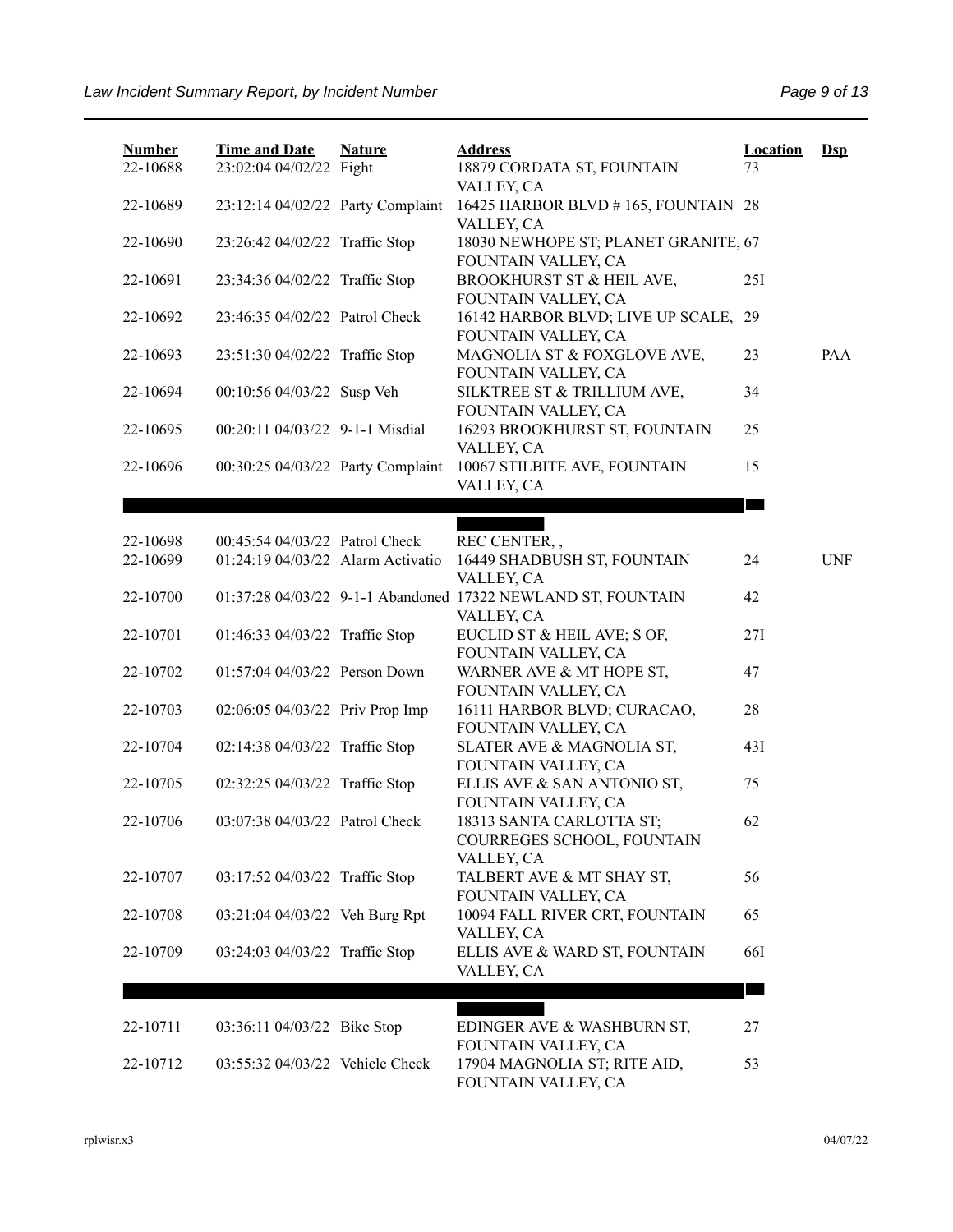| <b>Number</b> | <b>Time and Date</b>              | <b>Nature</b> | <b>Address</b>                                                                       | <b>Location</b> | $\mathbf{Dsp}$ |
|---------------|-----------------------------------|---------------|--------------------------------------------------------------------------------------|-----------------|----------------|
| 22-10713      | 03:58:08 04/03/22 Traffic Hazard  |               | BUSHARD ST & TALBERT AVE,<br>FOUNTAIN VALLEY, CA                                     | 54I             |                |
| 22-10714      | 04:11:29 04/03/22 Patrol Check    |               | 10101 ADOBE RIVER AVE; TIBURON<br>SOUTH CLUBHOUSE, FOUNTAIN                          | 65              |                |
| 22-10715      | 04:14:09 04/03/22 Vehicle Check   |               | VALLEY, CA<br>EUCLID ST & SLATER AVE, FOUNTAIN 47I<br>VALLEY, CA                     |                 |                |
| 22-10716      | 04:33:06 04/03/22 Bike Stop       |               | TALBERT / HYUNDAI WAY,,                                                              |                 |                |
| 22-10717      | 05:52:07 04/03/22 Check Well Bein |               | 11194 WARNER AVE, FOUNTAIN<br>VALLEY, CA                                             | 47              |                |
| 22-10718      | 06:13:35 04/03/22 Water Problem   |               | 18081 MAGNOLIA ST; CRUNCH<br>FITNESS, FOUNTAIN VALLEY, CA                            | 62              |                |
| 22-10719      | 06:38:36 04/03/22 Jail Check      |               | 10200 SLATER AVE, FOUNTAIN VALLEY, 55<br>CA                                          |                 |                |
| 22-10720      | 07:14:20 04/03/22 Veh Burg Rpt    |               | 17620 MT HERRMANN ST; SUREFIRE<br>LLC, FOUNTAIN VALLEY, CA                           | 57              |                |
| 22-10721      | 07:41:01 04/03/22 9-1-1 Open Line |               | 10900 WARNER AVE, FOUNTAIN                                                           | 46              |                |
|               |                                   |               | VALLEY, CA                                                                           |                 |                |
|               |                                   |               |                                                                                      |                 |                |
| 22-10723      | 08:07:29 04/03/22 Illegal Parking |               | 17145 SAN MATEO ST, FOUNTAIN<br>VALLEY, CA                                           | 45              |                |
| 22-10724      | 08:20:24 04/03/22 9-1-1 Transfer  |               | 9269 CALADIUM AVE, FOUNTAIN<br>VALLEY, CA                                            | 23              |                |
| 22-10725      | 08:22:24 04/03/22 9-1-1 Misdial   |               | 9102 BOLSA #199 WM,,                                                                 |                 |                |
| 22-10726      | 08:31:56 04/03/22 Patrol Check    |               | 17294 LOS JARDINES WEST, FOUNTAIN 46<br>VALLEY, CA                                   |                 |                |
| 22-10727      | 08:42:28 04/03/22 Fvmc Violation  |               | 18313 GIFFORD ST, FOUNTAIN VALLEY, 63<br>CA                                          |                 |                |
| 22-10728      |                                   |               | 09:32:48 04/03/22 Occupied Veh Ch SIERRA ST & ORCHID AVE, FOUNTAIN 28<br>VALLEY, CA  |                 |                |
| 22-10729      | 09:37:06 04/03/22 Illegal Parking |               | 16042 MAGNOLIA ST; GREEN FARM<br>MARKET, FOUNTAIN VALLEY, CA                         | 23              |                |
| 22-10730      | 09:51:23 04/03/22 Alarm Activatio |               | 18720 LAS FLORES ST; GISLER<br>SCHOOL, FOUNTAIN VALLEY, CA                           | 75              |                |
| 22-10731      | 09:53:53 04/03/22 9-1-1 Open Line |               | 12169 SYLVAN RIVER #162, FOUNTAIN 29<br>VALLEY, CA                                   |                 |                |
| 22-10732      | 09:56:29 04/03/22 Alarm Activatio |               | 18720 LAS FLORES ST; GISLER<br>SCHOOL, FOUNTAIN VALLEY, CA                           | 75              | <b>UNF</b>     |
| 22-10733      | 11:08:20 04/03/22 Outside Agency  |               | BROOKHURST ST & HEIL AVE,<br>FOUNTAIN VALLEY, CA                                     | 25I             |                |
| 22-10734      | 11:17:34 04/03/22 9-1-1 Transfer  |               | 9961 GARFIELD AVE, HUNTINGTN BCH, OUT74<br>CA                                        |                 |                |
| 22-10735      | 11:17:20 04/03/22 Threats Rpt     |               | 11680 WARNER AVE; MANOR CARE OF 48<br>FOUNTAIN VALLEY, FOUNTAIN<br>VALLEY, CA        |                 |                |
| 22-10736      |                                   |               | 11:29:35 04/03/22 Check Well Bein WARNER AVE & EUCLID ST, FOUNTAIN 37I<br>VALLEY, CA |                 |                |
| 22-10737      | 11:51:06 04/03/22 Follow Up       |               | 16540 MT COOK CIR, FOUNTAIN<br>VALLEY, CA                                            | 37              |                |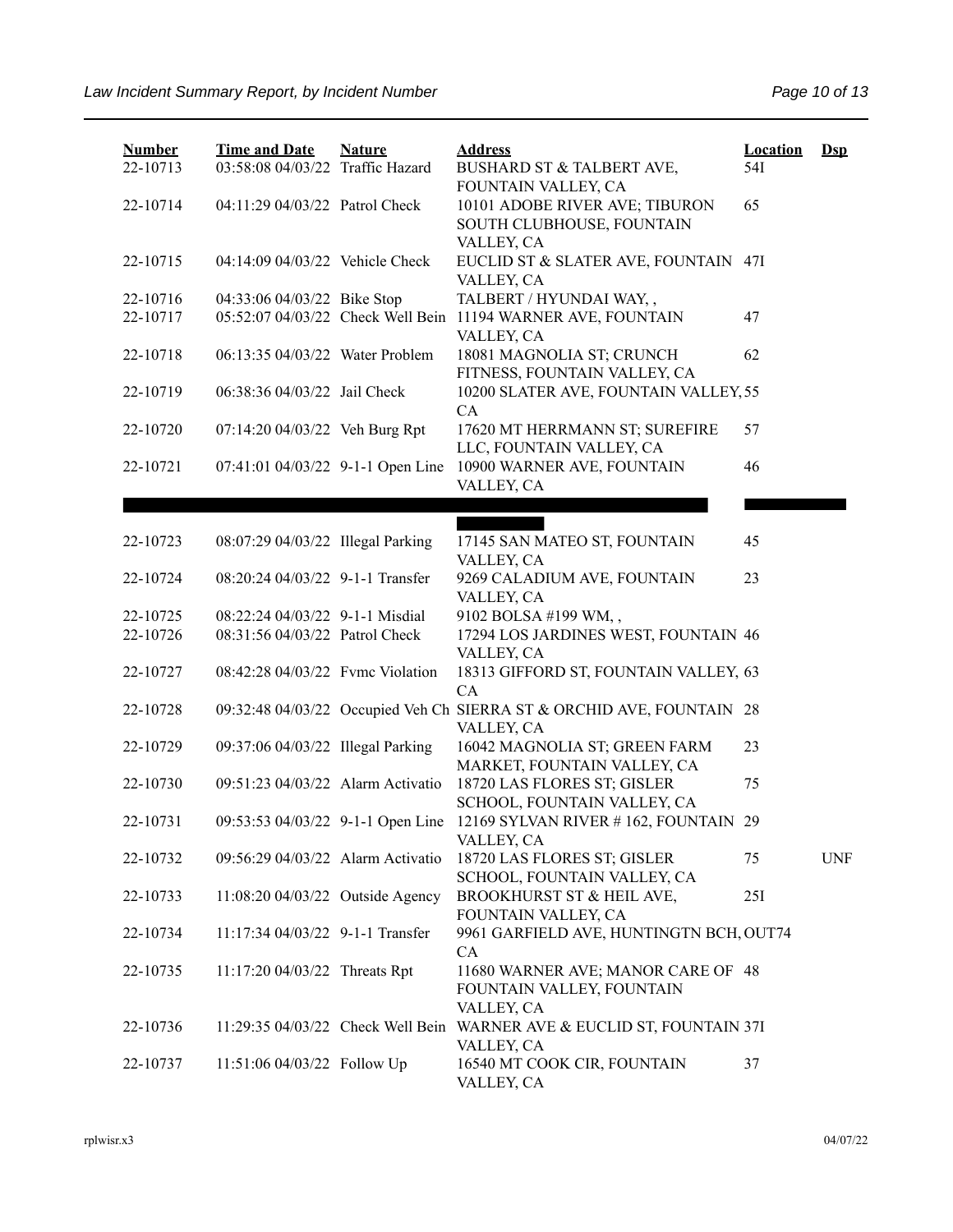| <b>Number</b><br>22-10738 | <b>Time and Date</b><br>12:21:05 04/03/22 9-1-1 Transfer | <b>Nature</b> | <b>Address</b><br>11029 CAMELLIA AVE, FOUNTAIN<br>VALLEY, CA                     | <b>Location</b><br>37 | $\mathbf{Dsp}$ |
|---------------------------|----------------------------------------------------------|---------------|----------------------------------------------------------------------------------|-----------------------|----------------|
| 22-10739                  | 12:34:56 04/03/22 Fvmc Violation                         |               | 17254 FLAME TREE CIR, FOUNTAIN<br>VALLEY, CA                                     | 44                    |                |
| 22-10740                  | 12:44:06 04/03/22 Traffic Stop                           |               | SAN BRUNO ST & WARNER AVE,<br>FOUNTAIN VALLEY, CA                                | 45                    |                |
| 22-10741                  | 12:57:37 04/03/22 9-1-1 Open Line                        |               | 17150 EUCLID ST, FOUNTAIN VALLEY,<br>CA                                          | 47                    |                |
| 22-10742                  | 12:58:00 04/03/22 9-1-1 Misdial                          |               | 17110 BROOKHURST ST; CHAMPIONS<br>BOWLING AND EMBROIDERY,<br>FOUNTAIN VALLEY, CA | 45                    |                |
| 22-10743                  | 13:04:21 04/03/22 Petty Theft Rpt                        |               | 9360 CLOVER CRT # 8, FOUNTAIN<br>VALLEY, CA                                      | 33                    |                |
| 22-10744                  | 13:04:01 04/03/22 Other Type Call                        |               | TALBERT AVE & WARD ST, FOUNTAIN<br>VALLEY, CA                                    | 56I                   |                |
| 22-10745                  | 13:15:52 04/03/22 9-1-1 Transfer                         |               | 18324 COLVILLE ST, FOUNTAIN<br>VALLEY, CA                                        | 63                    |                |
| 22-10746                  | 13:21:50 04/03/22 Other Type Call                        |               | 16969 BROOKHURST ST; SHELL GAS,<br>FOUNTAIN VALLEY, CA                           | 34                    |                |
| 22-10747                  | 13:30:56 04/03/22 9-1-1 Transfer                         |               | 17695 NEWLAND HB,,                                                               |                       |                |
| 22-10748                  | 13:33:30 04/03/22 9-1-1 Transfer                         |               | 16400 BROOKHURST ST, FOUNTAIN<br>VALLEY, CA                                      | 25                    |                |
| 22-10749                  | 13:35:54 04/03/22 9-1-1 Misdial                          |               | 17900 NEWHOPE ST; COSTCO,<br>FOUNTAIN VALLEY, CA                                 | 57                    |                |
| 22-10750                  | 13:54:33 04/03/22 Outside Agency                         |               | 10460 LA BALLENA CIR, FOUNTAIN<br>VALLEY, CA                                     | 55                    |                |
| 22-10751                  | 14:10:43 04/03/22 Traffic Hazard                         |               | BROOKHURST ST & EDINGER AVE,<br>FOUNTAIN VALLEY, CA                              | 151                   |                |
| 22-10752                  | 14:26:00 04/03/22 Inj Traffic Acc                        |               | BUSHARD ST & EL PUEBLO AVE,<br>FOUNTAIN VALLEY, CA                               | 53                    |                |
| 22-10753                  | 14:37:04 04/03/22 9-1-1 Transfer                         |               | 9585 NEWFAME CIR, FOUNTAIN<br>VALLEY, CA                                         | 14                    |                |
| 22-10754                  | 15:53:31 04/03/22 9-1-1 Transfer                         |               | 17077 SAN MATEO ST # SALONJ*;<br>SALON JOLIE, FOUNTAIN VALLEY, CA                | 45                    |                |
| 22-10755                  | 15:54:30 04/03/22 9-1-1 Transfer                         |               | 17077 SAN MATEO ST; CARMEL<br>VILLAGE, FOUNTAIN VALLEY, CA                       | 45                    |                |
| 22-10756                  | 15:58:32 04/03/22 Keep The Peace                         |               | 16445 ABERDENE MOUNTAIN #102,<br>FOUNTAIN VALLEY, CA                             | 29                    |                |
|                           |                                                          |               |                                                                                  |                       |                |
|                           |                                                          |               |                                                                                  |                       |                |
| 22-10758                  | 16:02:10 04/03/22 9-1-1 Transfer                         |               | 17270 WARD ST; HOLY SPIRIT CHURCH, 46<br>FOUNTAIN VALLEY, CA                     |                       |                |
| 22-10759                  | 16:03:38 04/03/22 Check Well Bein                        |               | MAGNOLIA ST & WARNER AVE,<br>FOUNTAIN VALLEY, CA                                 | 33I                   |                |
| 22-10760                  | 16:51:49 04/03/22 Citizen Assist                         |               | 11680 WARNER AVE; MANOR CARE OF<br>FOUNTAIN VALLEY, FOUNTAIN<br>VALLEY, CA       | 48                    |                |
| 22-10761                  | 17:04:00 04/03/22 Traffic Stop                           |               | MAGNOLIA ST & WARNER AVE; N/OF,<br>FOUNTAIN VALLEY, CA                           | 33I                   |                |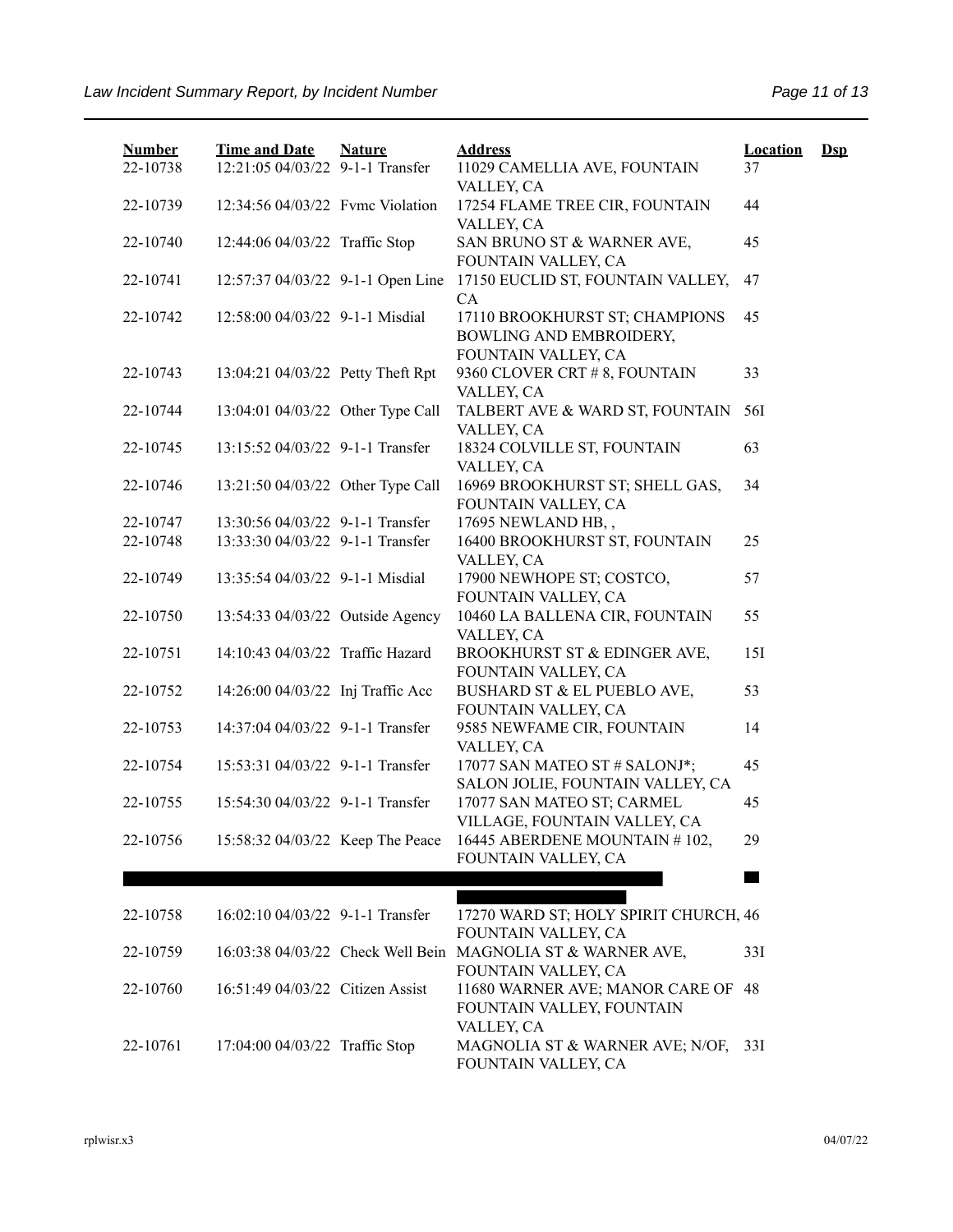| <b>Number</b> | <b>Time and Date</b>              | <b>Nature</b> | <b>Address</b>                                                                        | <b>Location</b> | $Dep$      |
|---------------|-----------------------------------|---------------|---------------------------------------------------------------------------------------|-----------------|------------|
| 22-10762      | 17:36:27 04/03/22 9-1-1 Transfer  |               | 16369 HARBOR BLVD, FOUNTAIN<br>VALLEY, CA                                             | 28              |            |
| 22-10763      |                                   |               | 17:56:12 04/03/22 Non Inj-H&R Rpt BROOKHURST ST & TALBERT AVE,<br>FOUNTAIN VALLEY, CA | 551             |            |
| 22-10764      | 18:10:24 04/03/22 9-1-1 Transfer  |               | 10734 LOS JARDINES WEST, FOUNTAIN 56<br>VALLEY, CA                                    |                 |            |
| 22-10765      | 18:20:52 04/03/22 Comm Burg Rpt   |               | 17300 NEWHOPE ST; PUBLIC STORAGE, 48<br>FOUNTAIN VALLEY, CA                           |                 |            |
| 22-10766      | 18:24:00 04/03/22 Citizen Assist  |               | 10355 SLATER AVE #107, FOUNTAIN<br>VALLEY, CA                                         | 45              |            |
| 22-10767      | 18:32:53 04/03/22 Jail Check      |               | 10200 SLATER AVE, FOUNTAIN VALLEY, 55<br>CA                                           |                 |            |
| 22-10768      | 18:43:03 04/03/22 9-1-1 Text      |               | ASTER CIR & APPLE ST, FOUNTAIN<br>VALLEY, CA                                          | 34              |            |
| 22-10769      | 18:59:10 04/03/22 9-1-1 Text      |               | ASTER CIR & APPLE ST, FOUNTAIN<br>VALLEY, CA                                          | 34              |            |
| 22-10770      | 19:09:11 04/03/22 Citizen Assist  |               | 10355 SLATER AVE #107, FOUNTAIN<br>VALLEY, CA                                         | 45              |            |
| 22-10771      | 19:14:42 04/03/22 9-1-1 Open Line |               | 15977 MT JACKSON ST, FOUNTAIN<br>VALLEY, CA                                           | 19              |            |
| 22-10772      |                                   |               | 19:22:21 04/03/22 Non Inj-H&R Rpt 15967 ADAMS CRT, FOUNTAIN VALLEY, 18<br>CA          |                 |            |
| 22-10773      | 19:41:40 04/03/22 9-1-1 Transfer  |               | 16129 EVANS CIR, FOUNTAIN VALLEY, 28<br>CA                                            |                 |            |
| 22-10774      | 20:03:07 04/03/22 Robbery         |               | 16111 HARBOR BLVD; CURACAO,<br>FOUNTAIN VALLEY, CA                                    | 28              |            |
| 22-10775      | 20:10:34 04/03/22 9-1-1 Transfer  |               | 17816 BUSHARD ST; FVHS, FOUNTAIN<br>VALLEY, CA                                        | 54              |            |
| 22-10776      |                                   |               | 20:16:08 04/03/22 Check Well Bein BROOKHURST ST & ELLIS AVE,<br>FOUNTAIN VALLEY, CA   | 65I             |            |
| 22-10777      | 20:48:22 04/03/22 Party Complaint |               | 15906 MT JACKSON ST, FOUNTAIN<br>VALLEY, CA                                           | 19              |            |
| 22-10778      | 20:54:35 04/03/22 Alarm Activatio |               | 12169 SYLVAN RIVER #164, FOUNTAIN 29<br>VALLEY, CA                                    |                 | <b>UNF</b> |
| 22-10779      | 21:28:33 04/03/22 Patrol Check    |               | 11856 GEODE AVE, FOUNTAIN VALLEY, 38<br>CA                                            |                 |            |
| 22-10780      | 22:23:22 04/03/22 Susp Veh        |               | 10085 CORRAL RIVER CRT, FOUNTAIN 65<br>VALLEY, CA                                     |                 |            |
| 22-10781      | 23:01:55 04/03/22 Patrol Check    |               | 9105 RECREATION CIR; FV SKATING<br>CENTER, FOUNTAIN VALLEY, CA                        | 33              |            |
| 22-10782      | 23:09:10 04/03/22 Susp Subj       |               | 11300 WARNER AVE; PALM ISLAND<br>SENIOR COMMUNITY, FOUNTAIN                           | 47              |            |
| 22-10783      | 23:09:56 04/03/22 Susp Circs      |               | VALLEY, CA<br>10832 WARNER AVE; DAVES HOT<br>CHICKEN, FOUNTAIN VALLEY, CA             | 46              |            |
| 22-10784      | 23:51:01 04/03/22 Patrol Check    |               | 9125 RECREATION CIR; MOTEL 6,<br>FOUNTAIN VALLEY, CA                                  | 33              |            |
| 22-10785      | 23:50:25 04/03/22 Susp Veh        |               | 17375 BROOKHURST ST; LA PAZ<br>APARTMENTS, FOUNTAIN VALLEY, CA                        | 44              |            |